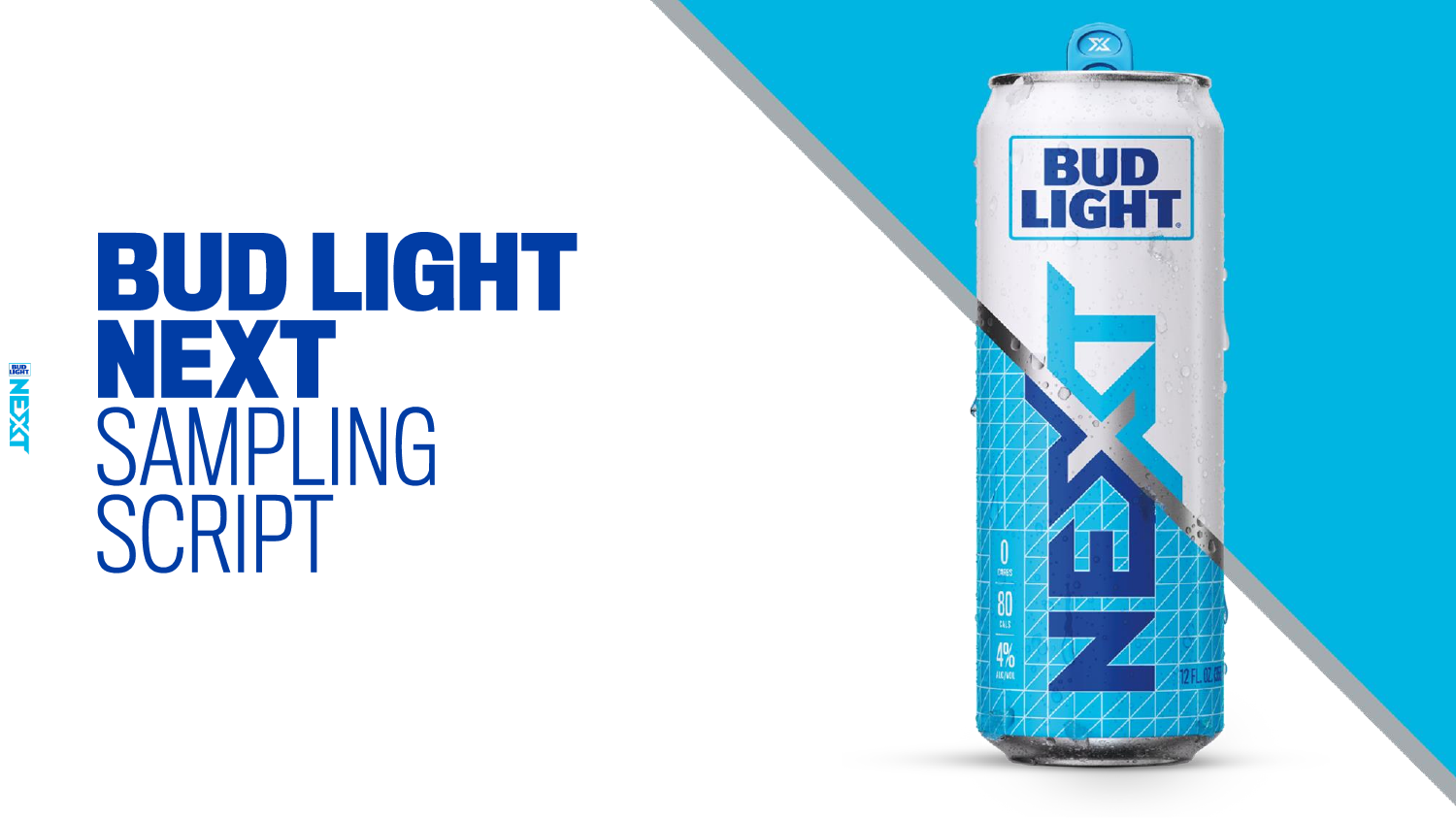## **BUD LIGHT** NEXT

|  |  |  |                  |  | KEY MESSAGES TO DRIVE HOME |  |  |  |
|--|--|--|------------------|--|----------------------------|--|--|--|
|  |  |  | <b>Zero Carb</b> |  |                            |  |  |  |
|  |  |  |                  |  |                            |  |  |  |

• **Super Crisp Light Beer** 

| <b>IGNITE JOB</b><br><b>Expand Consumption</b> | <b>TARGET CONSUMER</b><br>LDA-27, co-ed |
|------------------------------------------------|-----------------------------------------|
| <b>MACRO TREND</b>                             | <b>OCCASION</b>                         |
| <b>Smart Choices</b>                           | Any light beer<br>drinking occasion     |

| <b>Beer Style</b>                                                                | <b>Color</b>                                       | <b>ABV</b> | <b>Calories</b> |  |  |  |  |
|----------------------------------------------------------------------------------|----------------------------------------------------|------------|-----------------|--|--|--|--|
| <b>Light Lager</b>                                                               | <b>Light Yellow</b>                                | <b>4%</b>  | 80              |  |  |  |  |
| <b>Flavor Profile</b>                                                            | Light body and super crisp taste for easy drinking |            |                 |  |  |  |  |
| At 80 calories and 0 carbs, a crisp and refreshing light beer<br><b>Features</b> |                                                    |            |                 |  |  |  |  |